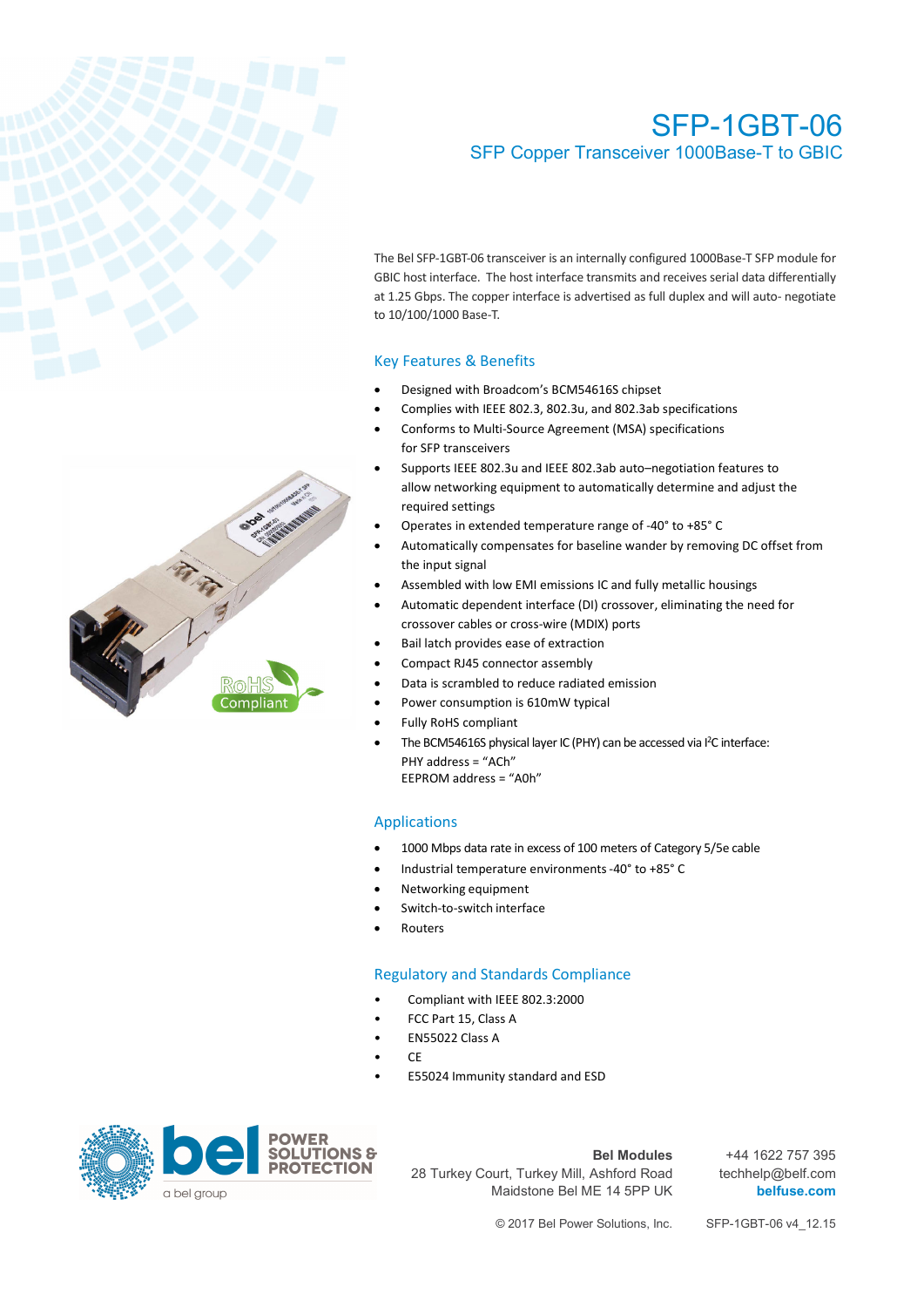# SFP-1GBT-06 SFP Copper Transceiver 1000Base-T to GBIC

# SFP-1GBT-06 Module Specifications

| Parameter                                   | Symbol              | <b>Min</b> | <b>Type</b> | <b>Max</b> | <b>Units</b> | <b>Notes</b>                              |
|---------------------------------------------|---------------------|------------|-------------|------------|--------------|-------------------------------------------|
| Supply Voltage                              | V <sub>DD3</sub>    | 3.13       | 3.3         | 3.46       | $\vee$       |                                           |
| <b>Supply Current</b>                       | Is                  |            | 185         |            | mA           | 1000 Base-T                               |
|                                             |                     |            |             |            |              |                                           |
| <b>SFP Host Serial Interface</b><br>(TX/RX) | Symbol              | <b>Min</b> | <b>Type</b> | <b>Max</b> | <b>Units</b> | <b>Notes</b>                              |
| Line Frequency                              | FLINE               |            | 125         |            | <b>MHz</b>   |                                           |
| TX Output Impedance                         | Z <sub>TX_OUT</sub> |            | 100         |            | Ω            | <b>Differential</b>                       |
| RX Output Impedance                         | $Z_{RX_IN}$         |            | 100         |            | Ω            | Differential                              |
| <b>Clock Frequency</b>                      |                     |            | 25          |            | <b>MHz</b>   |                                           |
| Rise/Fall Time                              | $T_R/T_F$           |            | 4           |            | <b>Ns</b>    | 20% - 80%                                 |
| <b>RMS Phase Jitter</b>                     | F <sub>J</sub>      |            |             | 1.5        | ps-rms       | $F_J = 12$ KHz to 20 MHz offset frequency |
|                                             |                     |            |             |            |              |                                           |
| <b>Environmental Specifications</b>         | Symbol              | <b>Min</b> | <b>Type</b> | <b>Max</b> | <b>Units</b> | <b>Notes</b>                              |
| <b>Operating Temp</b>                       | Top                 | $-40$      |             | $+85$      | °C           | Case temperature                          |

Storage Temp TSTG -40 +85 °C Ambient temperature

# SFP Host Connector Electrical Interface Descriptions

| Pin            | <b>Name</b>        | <b>Descriptions</b>                                                                                         |
|----------------|--------------------|-------------------------------------------------------------------------------------------------------------|
| 1              | VeeT               | Transmitter ground (common with receiver ground)                                                            |
| $\overline{2}$ | <b>TX Fault</b>    | Transmitter fault is internally tied to transmit ground and is not supported                                |
| 3              | <b>TX Disable</b>  | Disable PHY when logic '1'. Internal Pull Down                                                              |
| 4              | MOD-DEF2           | Signal SDA (data) of the two-wire serial interface                                                          |
| 5              | MOD-DEF1           | Signal SCL (clock) of the two-wire serial interface                                                         |
| 6              | MOD-DEF0           | This pin is internally tied to transmit ground                                                              |
| 7              | <b>Rate Select</b> | Not implemented. This Pin is floating internally                                                            |
| 8              | LOS                | Logic '1' when no signal or linked at 10Base-T                                                              |
| 9              | <b>VeeR</b>        | Receiver ground (common with transmitter ground)                                                            |
| 10             | <b>VeeR</b>        | Receiver ground (common with transmitter ground)                                                            |
| 11             | VeeR               | Receiver ground (common with transmitter ground)                                                            |
| 12             | RD-                | Differential Transmitter Output. User to terminate $100\Omega$ differential at host. AC Coupled within SFP. |
| 13             | $RD+$              | Differential Transmitter Output. User to terminate $100\Omega$ differential at host. AC Coupled within SFP. |
| 14             | <b>VeeR</b>        | Receiver ground (common with transmitter ground)                                                            |
| 15             | <b>VccR</b>        | 3.3V power                                                                                                  |
| 16             | <b>VccT</b>        | 3.3V power                                                                                                  |
| 17             | VeeT               | Transmitter ground (common with receiver ground)                                                            |
| 18             | $TD+$              | Differential Receiver Input. $100\Omega$ differential termination & AC Coupling within SFP.                 |
| 19             | TD-                | Differential Receiver Input. $100\Omega$ differential termination & AC Coupling within SFP.                 |
| 20             | VeeT               | Transmitter ground (common with receiver ground)                                                            |



techhelp@belf.com **belfuse.com**